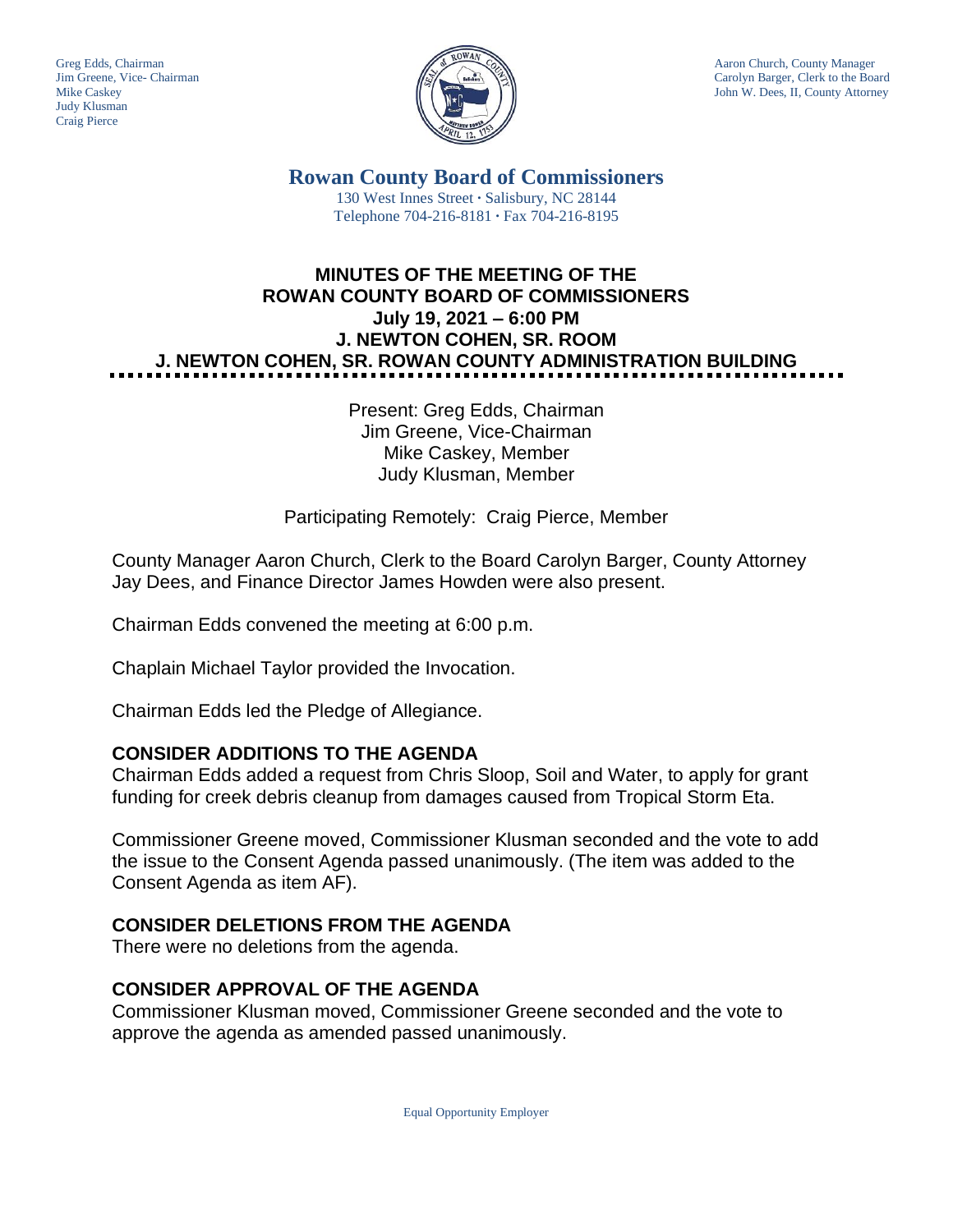## **CONSIDER APPROVAL OF THE MINUTES**

Commissioner Klusman moved, Commissioner Caskey seconded and the vote to approve the minutes of the June 21, 2021 Commission Meeting passed unanimously.

# **1. CONSIDER APPROVAL OF CONSENT AGENDA**

Commissioner Klusman moved approval of the Consent Agenda as amended. The motion was seconded by Commissioner Caskey and passed unanimously.

The Consent Agenda consisted of the following:

- A. Contracts for Two (2) Assistant District Attorney Positions for FY 2022
- B. LFGCC System Project Contract Closeout Change Order No. 1 Blue Flame Crew
- C. Recycling Grant Approval Request Dept. of Environmental Management (Landfill)
- D. Golder FY-22 Compliance Monitoring & Consulting Services Proposal
- E. Request for Authorization to Operate Concessions Septic Installation at DNP
- F. FY22 Agreement NCDOT 5311 Community Transportation Rural Formula Grant Program
- G. RUQ Work Authorization for Land Acquisition and Relocation Services at Mid-Carolina Regional Airport
- H. Request to Reclassify Positions in Animal Services
- I. Signs for River Park at Cooleemee Falls
- J. First Amendment to Interlocal Agreement with City of Kannapolis
- K. Northwoods Quote
- L. Request to Execute Grant Documents Eastern Wholesale Fence Project
- M. Amended Budget Ordinance
- N. Tax Refunds for Approval
- O. Request for Temporary Positions with state COVID19 funding 7-202
- P. Tax Refund for Approval
- Q. Bi-weekly Environmental Health Reporting Charts and Graphs\_0709
- R. Purchasing of Vehicles for Sheriff's Department
- S. Luca's Hope Therapeutic Foster Care Contract
- T. Bayada Home Health In-Home Aide Contract
- U. Another Choice for Black Children Therapeutic Services Contract
- V. Request from Emergency Services to Accept RACE-CARS Trial Grant Funding
- W. Donation of Generator to Emergency Services
- X. First Amendment to Interlocal Agreement with City of Kannapolis
- Y. ADA Compliance Settlement Agreement
- Z. Declare Property Located at 608 South Carolina Avenue in Spencer as Surplus and Authorize Upset Bid Process
- AA. Rowan One Church One Child Grant
- AB. Lease for Probation and Parole
- AC. Schofield 2015 Lease First Amendment for Probation/Parole
- AD. NC AT&T Memorandum of Agreement
- AE. Release RFP To Solicit Proposals from Registered Lobbyists To Work With Rowan County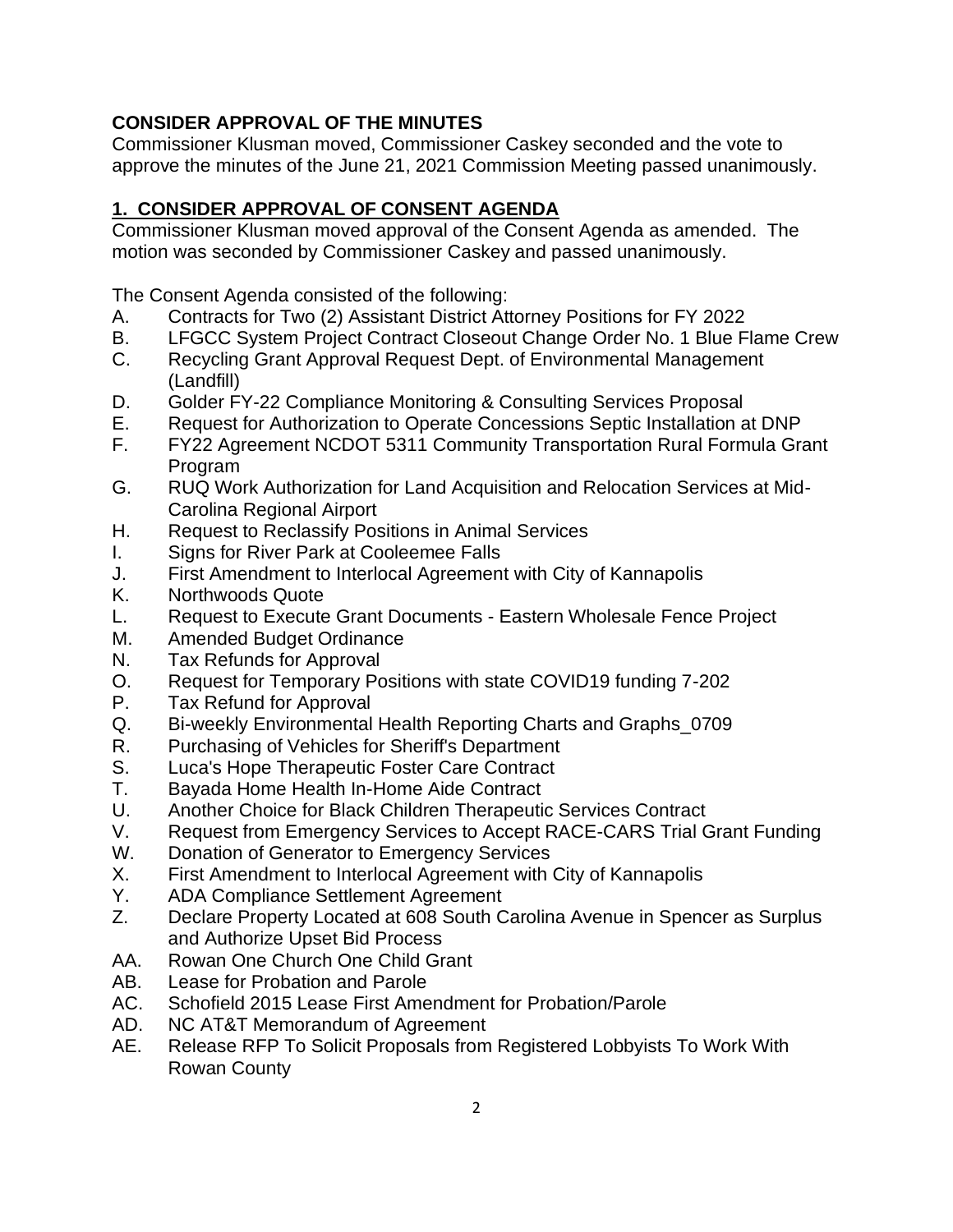AF. Request Grant Funding for Creek Debris Cleanup from Damages Caused from Tropical Storm Eta (addition to the Consent Agenda)

## **2. PUBLIC COMMENT PERIOD**

Chairman Edds opened the Public Comment Period to entertain comments from any citizens wishing to address the Board. With no one coming forward, Chairman Edds closed the Public Comment Period.

## **3. PRESENTATION FOR ACCESS ROAD TO ANIMAL SHELTER**

Doug Chapman with McGill provided a power point as he discussed the access road to the Rowan County Animal Shelter. Mr. Chapman said the project had been discussed for some time and was now ready to go out to bid.

Mr. Chapman discussed the existing site, reporting that the Convenience Center had been closed and removed, the Dog Adoption Center (DAC) was underway, the James River Site was complete, there was no City water to the Animal Shelter or sewer to the DAC.

With regards to the proposed project, Mr. Chapman highlighted the following:

- Proposed Roadway from Julian Road to serve James River
- <sup>o</sup> Extended to Corporate Center Drive
- Extension of water and sewer to serve new DAC

Completed Project for Bidding

- <sup>o</sup> Base Bid Roadway from Julian Road to new Animal Shelter Drive
- Alternate Bid Roadway remainder of road to Corporate Center Drive
- <sup>o</sup> Base Bid Sewer from existing sewer main to DAC
- <sup>o</sup> Base Bid Water from Julian to DAC
- Alternate Bid Water from DAC to Corporate Center Dr

Proposed Items for DAC and Animal Shelter

- DAC 2-inch Water Meter RPZ and connection to the building by Building **Contractor**
- Animal Shelter 2-inch Water Meter RPZ and connection to existing water service by DAC Building Contractor
- DAC 4-inch Sewer Service to ROW Connection to building by Building Contractor
- DAC Driveway Curb Cut at the street Drive and connection to Curb Cut by Building **Contractor**
- Animal Shelter Driveway Curb Cut at the street complete new drive and connection to Curb Cut by DAC Building Contractor

Proposed Schedule

| Authorization to Bid      | July 19, 2021 |
|---------------------------|---------------|
| <b>Advertise for Bids</b> | July 22, 2021 |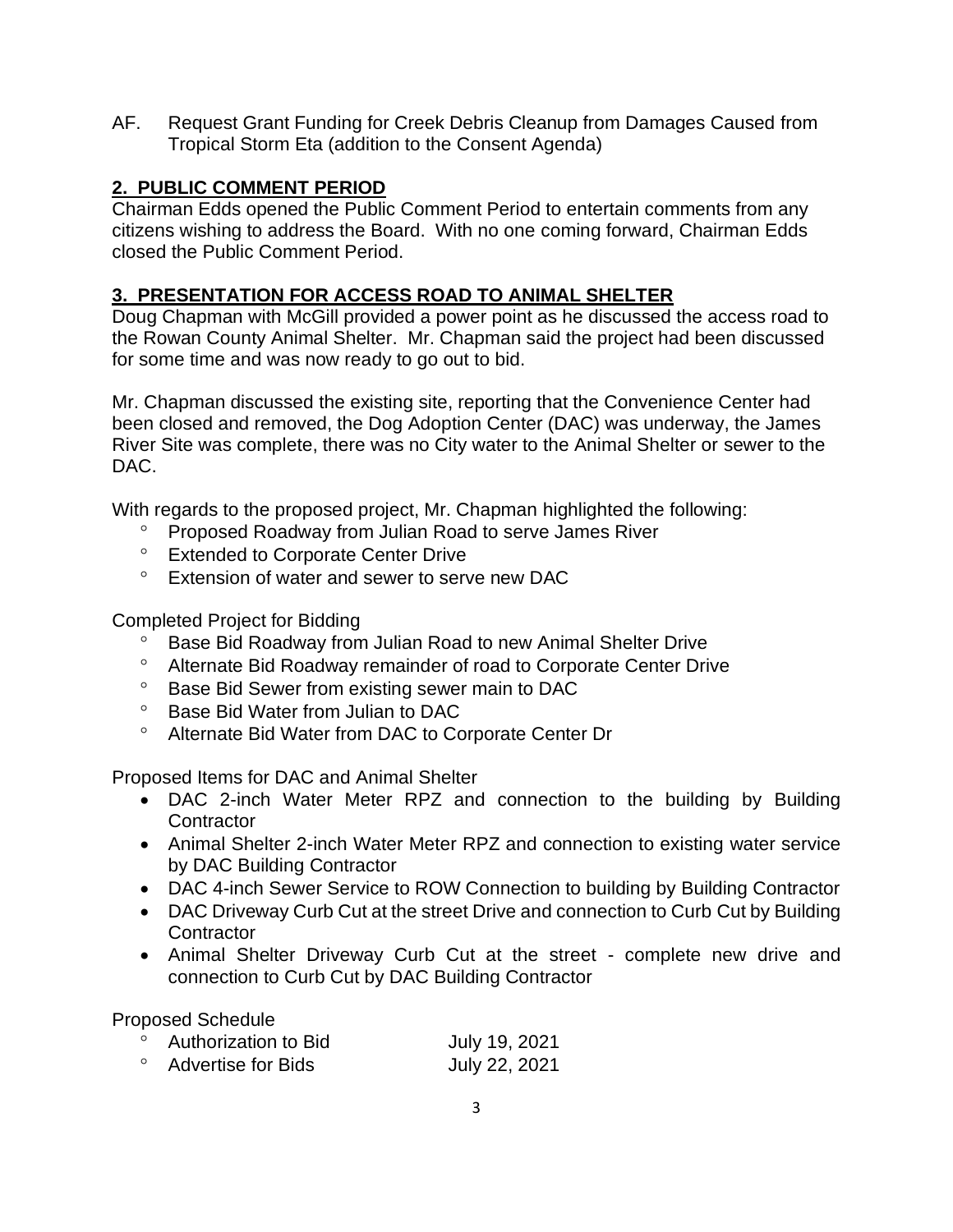- <sup>o</sup> Bid Opening **August 24, 2021**
- 
- Contract Execution Thru October 15, 2021
- Preconstruction Meeting Week of Oct 18, 2021
- <sup>o</sup> Begin Construction November 1, 2021

<sup>o</sup> BOC Bid Award September 16, 2021

Chairman Edds said the Animal Shelter operated with a well and he noted the importance of extending a water line there in the event the well ever went out.

Commissioner Klusman moved, Commissioner Pierce seconded and the vote to authorize the County to go out to bid passed unanimously.

### **4. PRESENTATION BY ADW ARCHITECTS FOR WEST END PLAZA REGARDING AG CENTER**

Phillip Steele with ADW Architects (ADW) provided a power point and recapped the status of the proposed renovations for the West End Plaza (WEP). Mr. Steele noted the Board had seen some of the slides before.

Mr. Steele noted the project went through to the schematic design phase last year; however, the project stopped before the cost estimates were completed. Mr. Steele said costs had increased tremendously since that time.

Using the power point, Mr. Steele showed both the exterior and interior renovation designs for the Agricultural Meeting Hall and the Agricultural Center Office Area.

Mr. Steele compared the costs from March 24, 2020 to the projected costs for the current date of July 19, 2021.

### *March 24, 2020 costs for* **Rowan County Agricultural Center Schematic Design Cost Estimate (Construction & Owner Soft Costs)**

#### **CONSTRUCTION COSTS**

Base Bid (Agricultural Offices, Meeting Hall & Site Prep for Demonstration Gardens & Storage Bldgs.) \$12,623,033 NRCS (Offices) \$356,383 Alternate 1 (Exterior Renovations, New Entries & Canopies at Belk) \$1,897,837 Alternate 2 (Parking Lot & Site Alterations around Belk & Outdoor Pavilion / Classroom) \$1,778,853 Alternate 3 (Exterior Renovations, Parking Lot & Site Alterations between Belk & JC Penney Bldg.) \$1,541,529 **Construction Costs Subtotal** \$18,197,635 Owner Contingency Calculated at 5% of the Construction Costs \$ 909,882

Owner Soft Cost & Design Fees Total \$1,749,225

## *Total Cost for the Project \$ 20,856,742*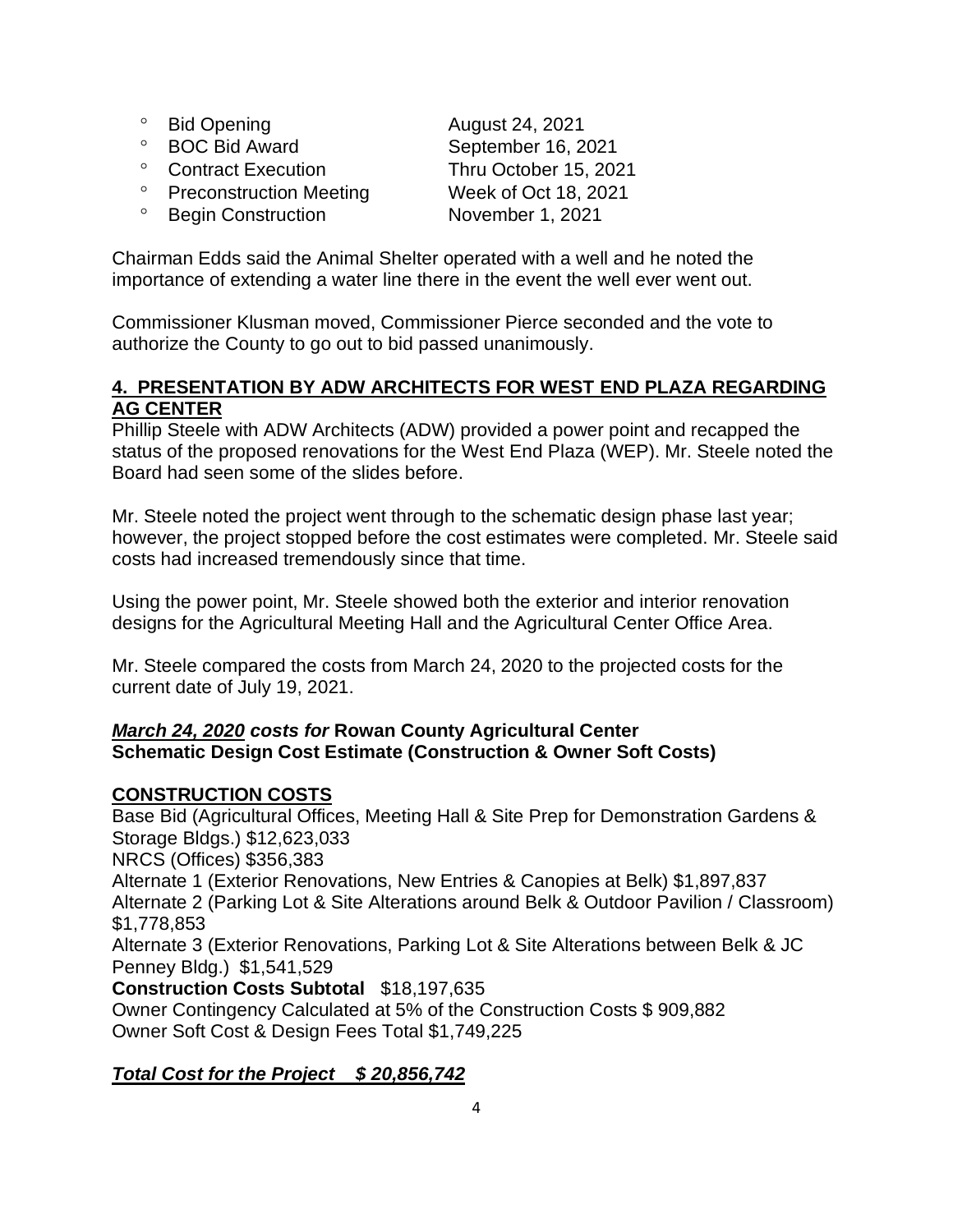#### *July 19, 2021* costs for **Rowan County Agricultural Center Schematic Design Cost Estimate (Construction & Owner Soft Costs)**

#### **CONSTRUCTION COSTS**

Base Bid (Agricultural Offices, Meeting Hall & Site Prep for Demonstration Gardens & Storage Bldgs.) \$14,723,205 NRCS (Offices) \$419,197 Alternate 1 (Exterior Renovations, New Entries & Canopies at Belk) \$2,445,615 Alternate 2 (Parking Lot & Site Alterations around Belk & Outdoor Pavilion / Classroom) \$2,105,801 Alternate 3 (Exterior Renovations, Parking Lot & Site Alterations between Belk & JC Penney Bldg.) \$1,887,604 **Construction Costs Subtotal** \$21,581,422 Owner Contingency Calculated at 5% of the Construction Costs \$1,079,071

Owner Soft Cost & Design Fees Total \$1,749,225

#### *Total Cost for the Project \$ 24,409,718*

Mr. Steele said the Board could pick and choose which portions of the project it may wish to do based on the budget. Mr. Steele said if the County wished to move forward, it should quickly talk about the timeline. Mr. Steele anticipated a 14-month construction timeline starting in June 2022 with a complete date of July 2023.

In response to an inquiry from Chairman Edds, Mr. Steele said ADW had included a 10% increase for when construction began in June 2022.

County Manager Aaron Church provided the following figures with regards to funding for the project:

| Debt in Budget<br>Savings<br>2022 Appropriation | \$15,000,000.00<br>\$6,026,638.00<br>\$1,753,660.00    |
|-------------------------------------------------|--------------------------------------------------------|
|                                                 | \$22,780,298.00                                        |
| <b>Revised Project Cost</b><br><b>Budget</b>    | \$24,409,718.00<br>\$(22,780,298.00)<br>\$1,629,420.00 |

Mr. Church noted the Board would be short \$1,629,420.00 for the project, as presented, but if there were no change orders and the project stayed on task, the Board would only be short \$600,000.

Chairman Edds said he did not see why the Board would not move forward with the process, including all alternates. Chairman Edds said the decisions would be made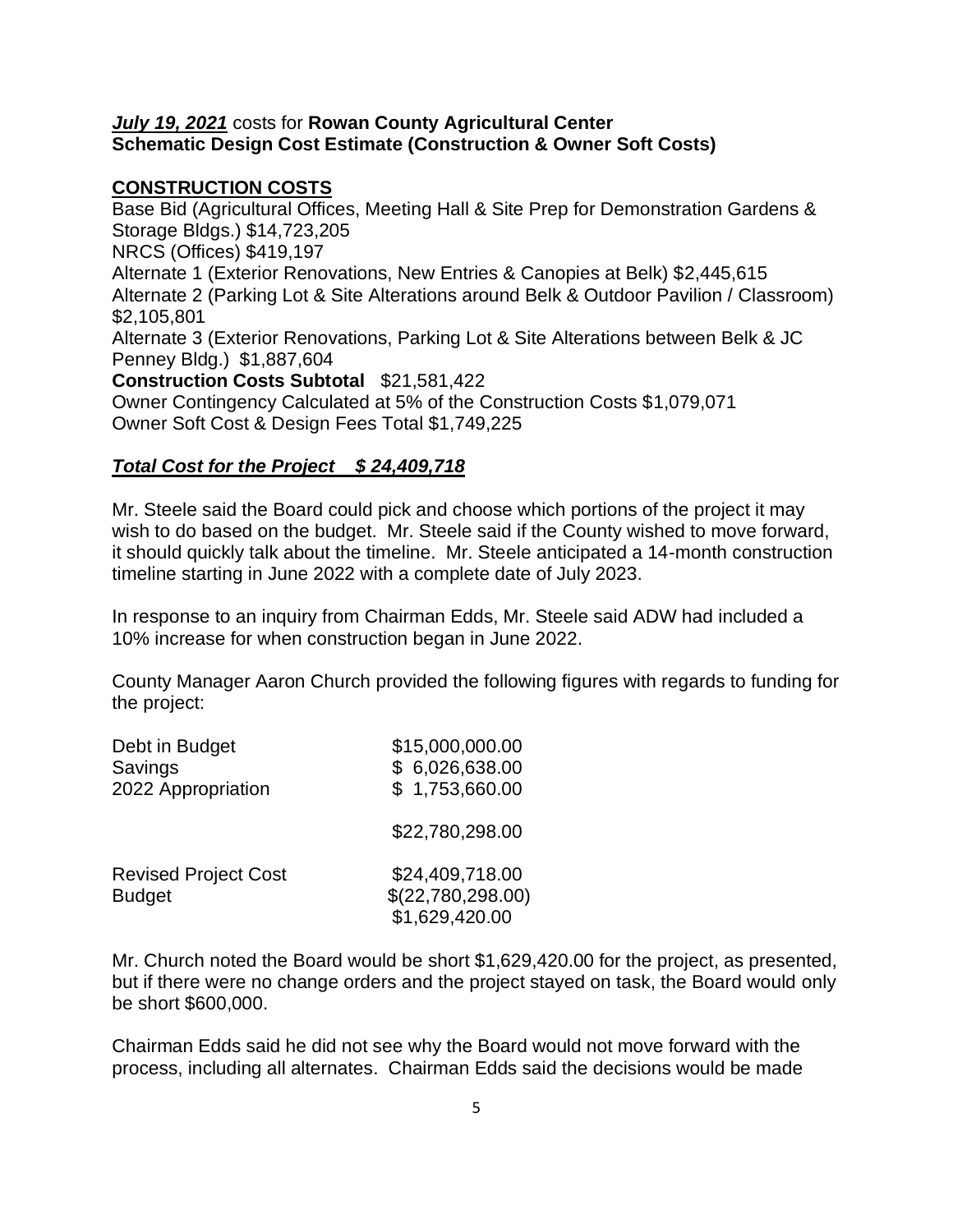when the base bids and alternate bids were presented in April of next year. Chairman Edds expressed hope that costs would begin to come down until then.

Mr. Steele said he felt the Board would want to include all alternates if the County could afford them.

Commissioner Caskey asked if the second floor of the former Belk facility would be used. Mr. Steele responded the mechanical system would be located there; the second floor would only be used for utility space.

Using the power point, Mr. Steele explained to Commissioner Caskey and the Board where the WEP renovations would stop with regards to the interior hallway. Commissioner Caskey felt the renovations should include the hallway and go to the edge of the former JC Penney store in order to make the new entrance more aesthetically pleasing with matching tiles, walls, etc.

Chairman Edds agreed with Commissioner Caskey in that the interior renovations should extend further down to the new entrance. Chairman Edds felt when visitors came through a new attractive entrance they should be able to see the improvements once inside, as well.

Mr. Steele said he would be glad to look at the suggestion as Alternate #4. Commissioner Caskey added that when the Board considered the project next year, the parking lot (Alternate #3) and the new entrance could be considered together.

Chairman Edds felt the facility would be of great benefit to the community and he did not see why the Board would not move forward with the project and all alternates.

Chairman Edds made a motion to move ahead with ADW followed by a second from Commissioner Greene. The motion passed 4-1 with Commissioner Pierce dissenting.

#### **5. UPDATE FROM ECONOMIC DEVELOPMENT COMMISSION**

Chairman Edds introduced Rod Crider, Executive Director, of the Economic Development Commission (EDC). Mr. Crider provided a power point as he updated the Board on the activities of the EDC over the past year.

Mr. Crider said one of the most significant changes for the EDC was its move to more of a public/private model of funding for the EDC. Mr. Crider said fifty-six (56) private sector investors provided \$1,239,300 in response to fundraising efforts.

Mr. Crider discussed the EDC goals for job creation and capital investment.

The number one priority for the EDC was business retention. Mr. Crider noted that last year sixty-one (61) company visits were made to existing businesses to talk about their needs.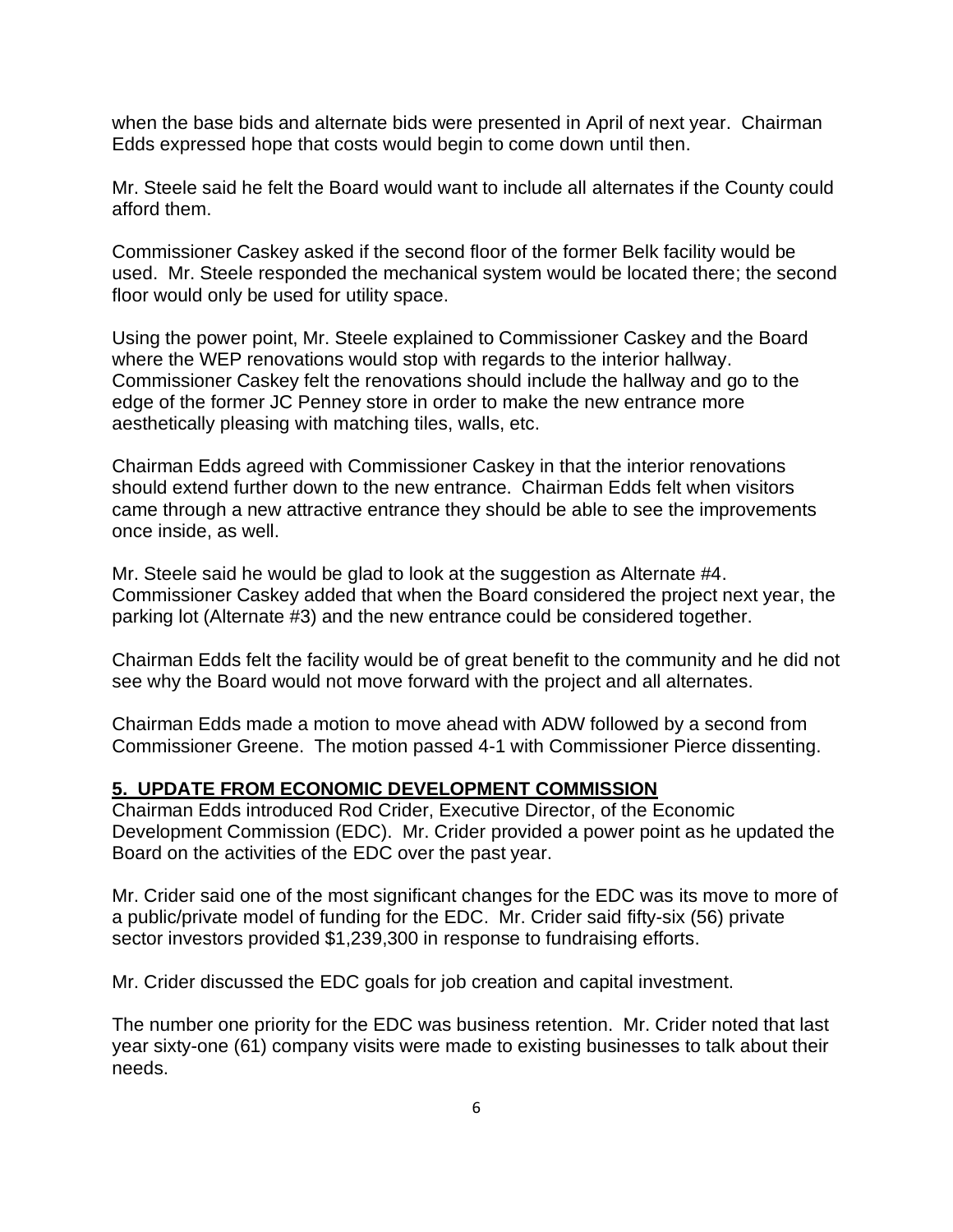Scott Shelton, Vice-President of the EDC, reported the notable project wins for the year 2020-21 came through Continental Structural Plastics (61 jobs), Hexagon Agility (75 jobs), Eastern Fence (142 jobs), Maxlife (55 jobs), Integro Technologies (30 jobs) Snowjoe (70 jobs), and FCR (30 jobs).

Mr. Shelton highlighted the overall project activity for 2020-21 through leads and company visits. Mr. Shelton also touched on the topics of site development and increased developer interest.

Mr. Crider said economic development had become about workforce development. Mr. Crider discussed the key objectives for talent attraction and development for the workforce.

Another strategy for the EDC was brand identity and storytelling. Mr. Crider discussed the goals for promoting the County, as well as the marketing initiatives.

Commissioner Greene talked about the need to increase the education and skill levels of the County's workforce. Commissioner Greene mentioned the Jobs Initiative Program and said it was unbelievable there was currently 2,000 job openings in the County. Commissioner Greene expressed appreciation for the work of the EDC.

Commissioner Klusman extended congratulations to the entire EDC team for their work.

In response to an inquiry from Commissioner Klusman, Mr. Crider said the EDC provided counseling to some of the businesses with regards to policies they might want to adopt. The EDC encouraged the companies to provide positives and improve the climate for their employees to make them feel appreciated.

Commissioner Caskey shared his thanks for the professionalism of EDC and noted the County was seeing the results and dividends from the EDC's efforts.

Mr. Crider thanked the Board for its support.

Chairman Edds thanked Mr. Crider for being a team player and pulling everyone together. He also thanked the Commissioners for investing in the EDC. Chairman Edds discussed the education collaborative and the push for the goal of the education community to creating better jobs and the jobs people want. Chairman Edds felt the education collaborative might be the most important task the Commissioners had.

#### **6. FINANCIAL REPORTS**

(Please note this item was discussed following the conclusion of the Board Appointments – Agenda Item #8).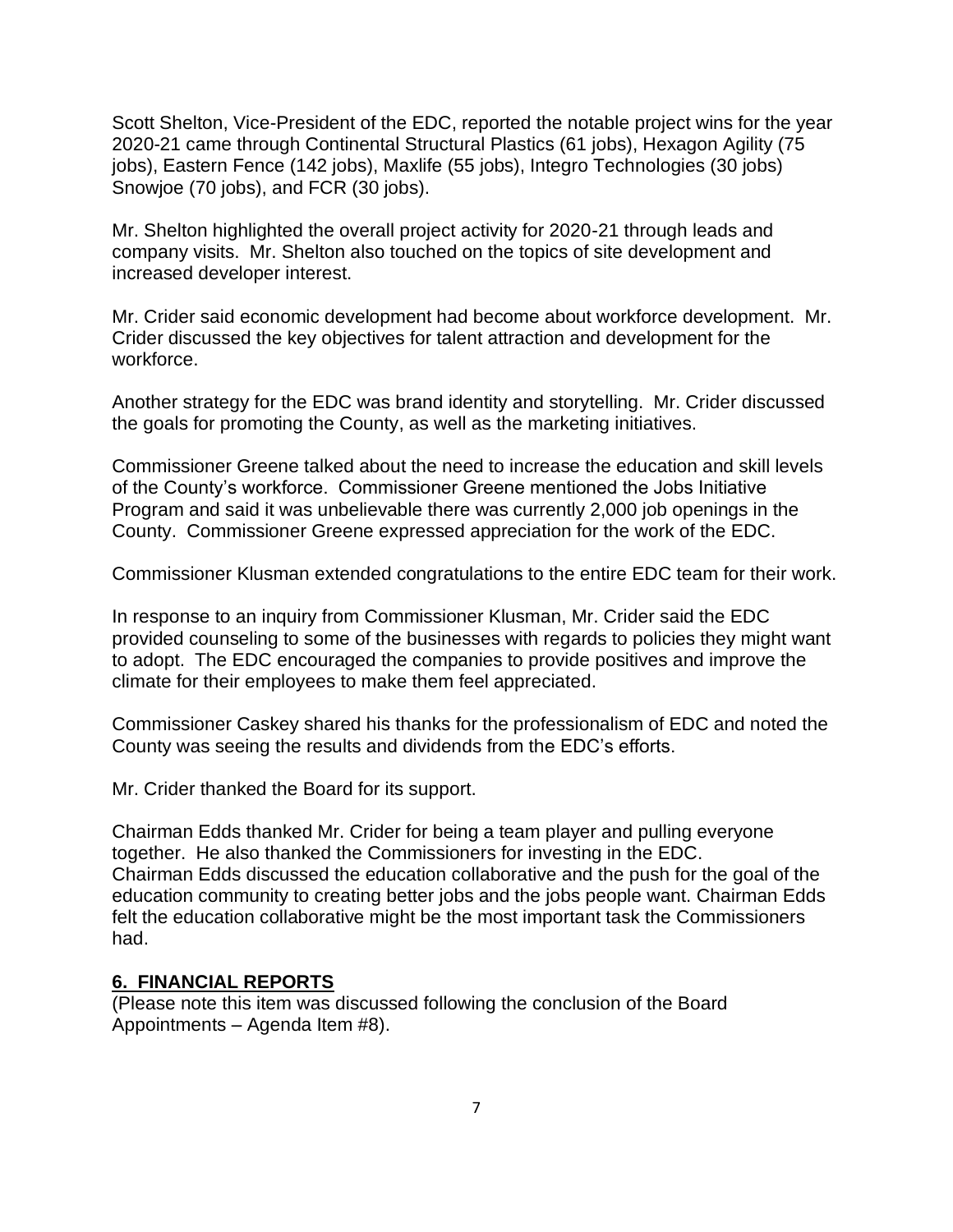Finance Director James Howden presented several financial graphs depicting the following information:

- Annual Cumulative Expenditure Comparisons as of June 2021 \$146,028,975
- Annual Cumulative Revenue Comparisons as of June 2021 \$155,401,571
- Annual Cumulative Current Year Property Tax Comparisons as of May 2021 \$88,725,509
- Annual Cumulative Sales Tax Comparisons as of March in FY '21 \$23,628,036
- Monthly Sales Tax Comparisons as of March in FY '21 \$3,057,336

### **7. BUDGET AMENDMENTS**

Finance Director James Howden presented the following budget amendments for the Board's consideration:

- Health Department To increase COVID Disaster Relief and expense accounts per Agreement Addendum. \$1,529,284
- Finance Recognize reserved funds from FY 2021 for Cooperative Extension. Reserved funds represent money received by a department for a restricted purpose. The funds that have not been spent by year-end are budgeted for expenditure in the new fiscal year. \$10,000
- Finance Reduce ARP revenue and expense budgeted in the General Fund. \$4,668,900
- Finance Budget ARP revenue and expense, in new Fund 703. \$4,668,900
- Health Department Increase Breastfeeding Peer Counselor Program's revenue and expense account per Agreement Addendum. \$ 35,096
- Health Department Increase revenue and expense accounts per Agreement Addendum 539. \$27,877

Commissioner Greene moved approval of the budget amendments as presented. The motion was seconded by Commissioner Klusman and passed unanimously.

#### **8. CONSIDER APPROVAL OF BOARD APPOINTMENTS ABC BOARD**

Maurice Hendrick applied for reappointment. Mr. Hendrick has served for 12 years on the ABC Board between appointments by the City of Salisbury and Rowan County.

If the Board wishes to reappoint Mr. Hendrick, the Board would need to waive the term limits established in the Resolution, which governs the board appointment process. The term would be for three (3) years and expire July 31, 2024.

Commissioner Greene moved to waive the term limits established in the Resolution followed by a second from Commissioner Klusman. The motion passed unanimously.

Commissioner Klusman moved, Commissioner Pierce seconded and the vote to reappoint Mr. Hendrick carried unanimously.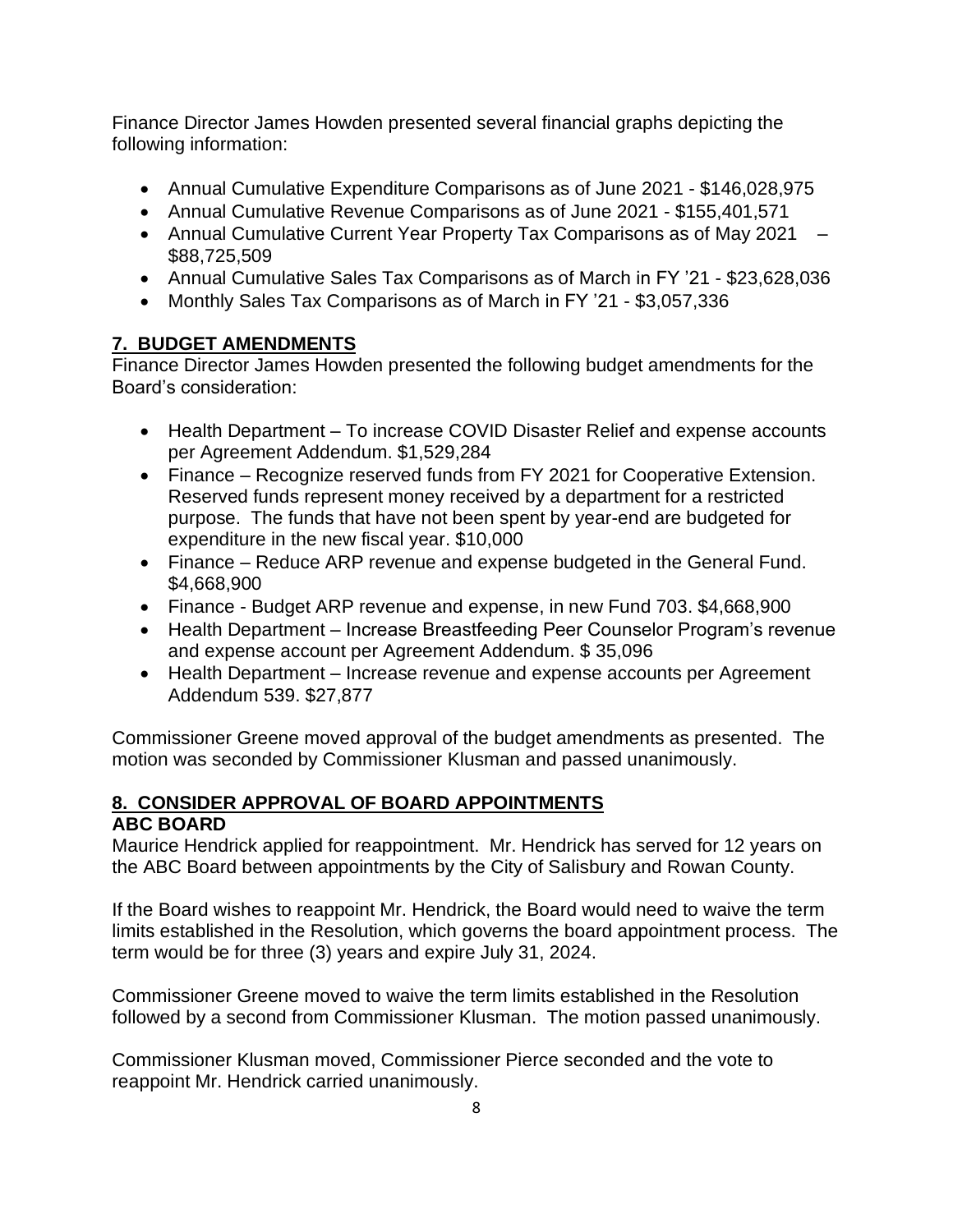**Commissioner Klusman moved, Commissioner Caskey seconded and the following appointments were approved:**

- **East Gold Hill Volunteer Fire Department Fire Commissioners** John Allen Hammill, III for a two-year term to expire July 31, 2023.
- **Granite Quarry Planning Board – ETJ** Michelle Reid for a three-term that will expire July 31, 2024.
- **Granite Quarry Zoning Board – ETJ -** Greg Lowe for a three-year term that will expire July 31, 2024.

### **HISTORIC LANDMARKS COMMISSION**

Cameron Garrett Sloop applied to fill a vacant seat and if approved, the term will expire July 31, 2023.

Alfred Wilson applied for reappointment for a three-year term that will expire May 31, 2024.

Commissioner Klusman moved, Commissioner Greene seconded and the vote to reappoint Mr. Sloop and Mr. Wilson passed unanimously.

### **HOME AND COMMUNITY CARE BLOCK GRANT ADVISORY COMMITTEE**

The HCCBG Advisory Committee membership includes Funded Providers (or designated representatives) who are appointed for the allocation funding cycle.

Nan Buehrer is the Executive Director for Rufty-Holmes Senior Center, which is the Lead Facilitating Agency for the HCCBG Advisory Committee. Ms. Buehrer requests the Board appoint the following Funded Providers for a one-year term that will expire June 30, 2022:

- Nan Buehrer, Executive Director, Rufty-Holmes Senior Center
- Micah Ennis, Director, Rowan County Department of Social Services
- Cindy Fink, Executive Director, Meals on Wheels Rowan
- Valerie Steele, Director, Rowan Transit System
- Christina Joyce, Executive Director, Trinity Living Center

Commissioner Klusman moved to appoint Ms. Buehrer, Ms. Ennis, Ms. Fink, Ms. Steele and Ms. Joyce. The motion was seconded by Commissioner Pierce and carried unanimously.

Additionally, there are two (2) At-Large seats to be filled and three (3) applications were received from Jennifer Davis Hammond, Joel Scott, and Ray Paradowski. Please note that Jennifer Davis Hammond and Ray Paradowski have just completed their first terms as At-Large members and Ms. Buehrer recommends their reappointment. The term for the two (2) At-Large seats would expire June 30, 2024.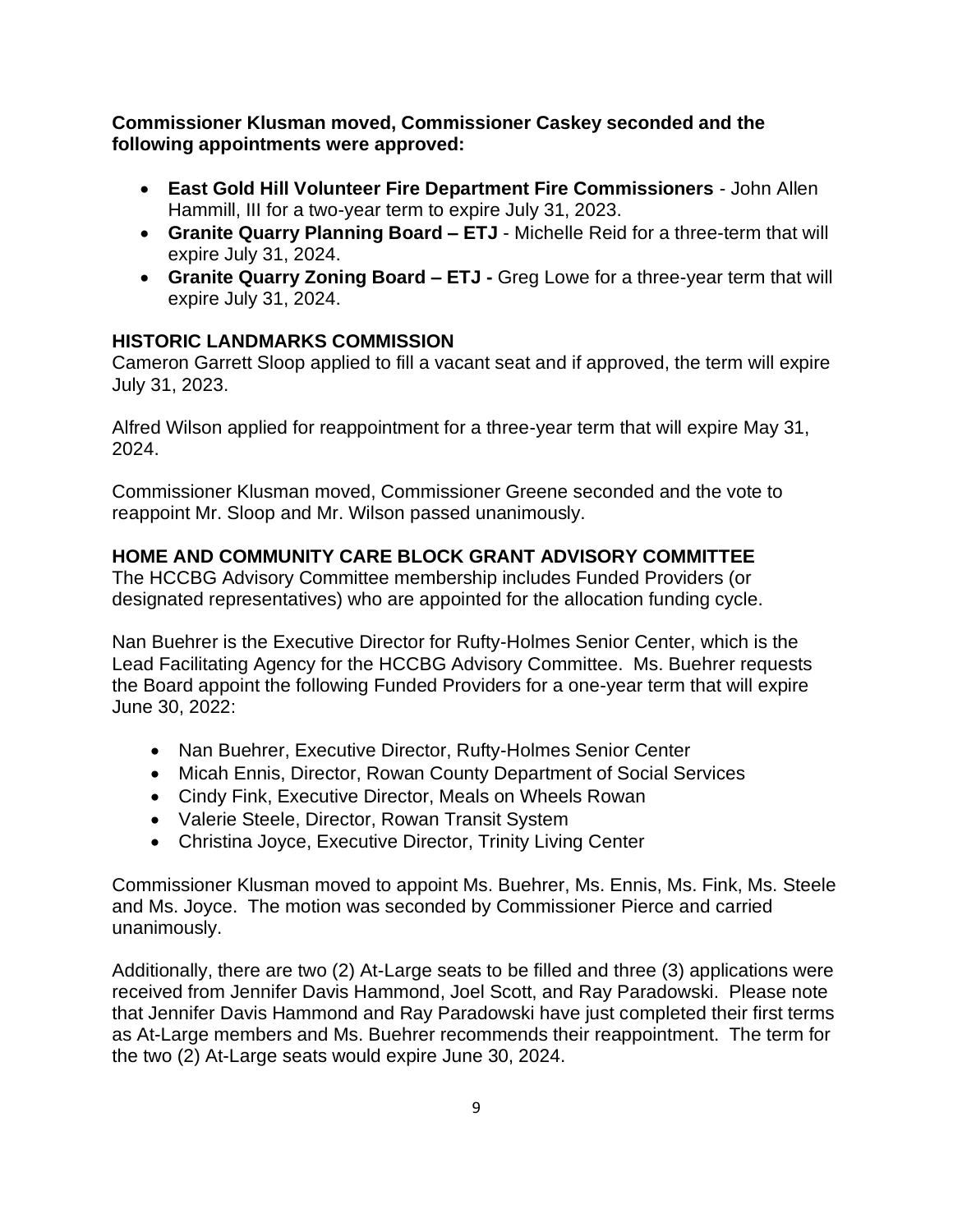Chairman Edds moved the reappointment of Ms. Hammond and Mr. Paradowski. The motion was seconded by Commissioner Pierce and passed unanimously.

#### **JUVENILE CRIME PREVENTION COUNCIL**

The Board is asked to appoint Alyssa Harris to this Council. Statutorily, Ms. Harris will be serving by virtue of her position as Rowan County Health Director. There is no term ending date.

Commissioner Klusman moved the appointment of Ms. Harris, followed by a second from Chairman Edds. The motion passed unanimously.

#### **LIBRARY BOARD**

Betty Mickle has applied for a second three-year term. If approved, the term would expire July 31, 2024.

Commissioner Klusman moved, Commissioner Greene seconded and the vote to reappoint Ms. Mickle carried unanimously.

#### **MILLER FERRY VOLUNTEER FIRE DEPARTMENT**

There are three (3) vacant seats and the following have applied for a two-year term. If approved, the terms will expire on June 30, 2023:

- Clyde Stewart Ash
- Joe Scott Luckadoo
- J. Shane Wolford

Commissioner Caskey moved the appointment of Mr. Ash, Mr. Luckadoo and Mr. Wolford. The motion was followed by a second from Commissioner Pierce and passed unanimously.

#### **REGION F AGING ADVISORY COMMITTEE**

There are currently three (3) seats to be considered for this Committee:

- First, Michael Agee was initially appointed to fill the remainder of a term as an Alternate member. He has applied for a two-year term as an At-Large member and is recommended by Nan Buehrer for the appointment. The term would expire June 30, 2023.
- Secondly, Alex Bruce applied for reappointment for a two-year term that would expire June 30, 2023.
- Lastly, Eileen Solomon has applied for the Alternate seat. If approved the term would be for one (1) year and expire June 30, 2022.